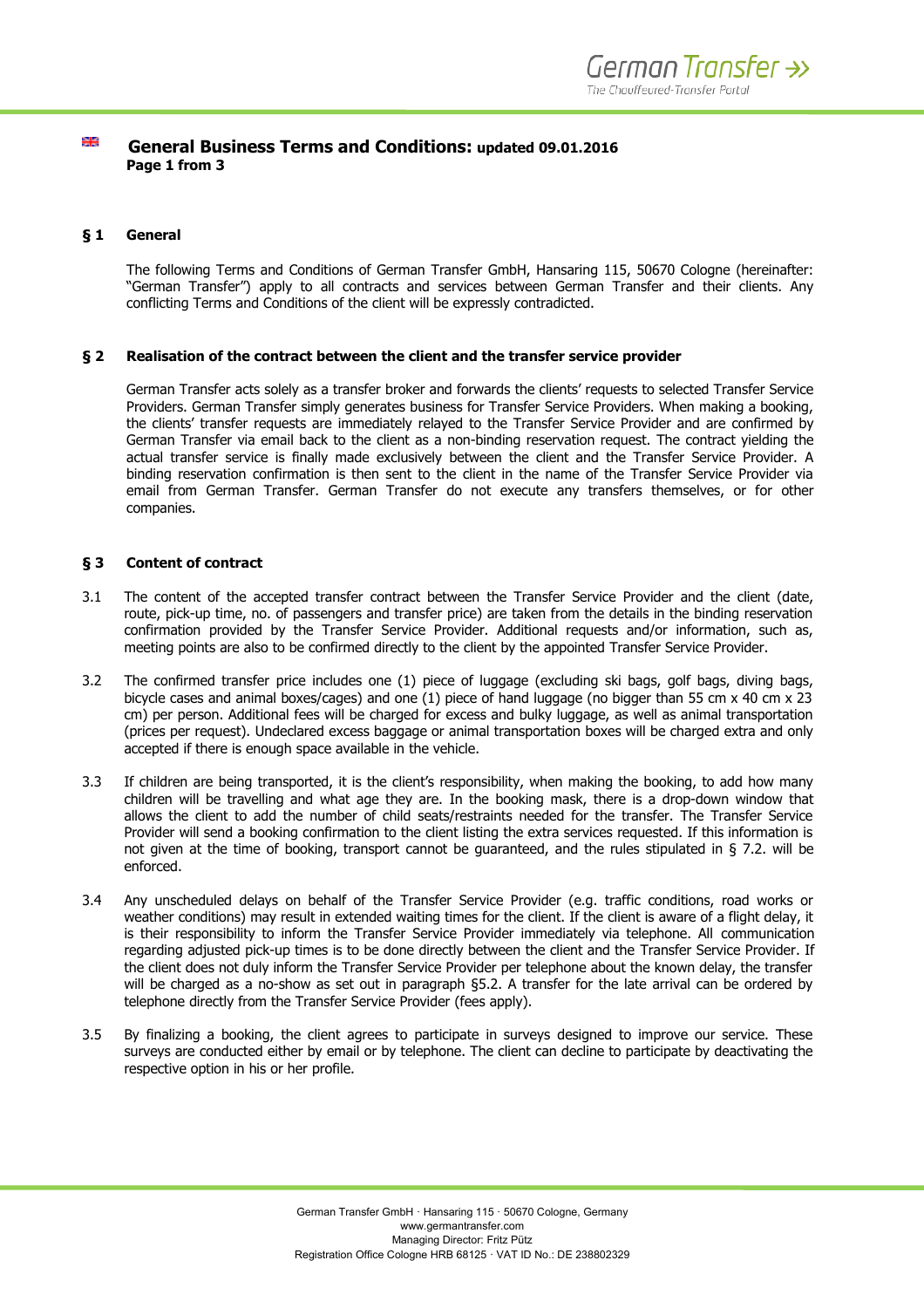#### 꽃  **General Business Terms and Conditions: updated 09.01.2016 Page 2 from 3**

## **§ 4 Transfer price and payment**

- 4.1 The price indicated on the reservation confirmation received from the Transfer Service Provider is binding, as long as the transfer is carried out as booked. The final transfer price, including credit card fees and optional extra charges (accompanying services) will be charged to the given credit card or selected method of payment at time of booking. Extra charges (i.e. excess baggage, extra kilometres, extended waiting periods, etc.) will optionally charged the day after (working day) the transfer is carried out.
- 4.2 In case of credit card payment, the traveller has to guarantee a valid credit card that is backed with sufficient funds. If this is not the case, an extra fee of 12.00 Euro (incl. VAT) will automatically be charged.

### **§ 5 Fees for no-show and extended waiting periods**

- 5.1 For transfers booked for pick-up at the airport, the Transfer Service Provider will allow a waiting time of 30 minutes and for pick-up at a railway station 15 minutes free of charge. The airport waiting time begins from the official landing time indicated by the airport authority. In case the actual arrival time is earlier than the scheduled arriving time, the client is required to wait for the driver.
- 5.2 Fees for no-show

If the client does not show up at the predetermined pick-up time and/or meeting point, and they cannot be contacted personally or via telephone within the waiting time  $(§ 4.1)$ , and, the client did not inform the dedicated transfer provider, either in writing or via telephone, about the delay, the full transfer cost (100%) will be charged as a no-show fee.

5.3 Fees for waiting periods

If the client contacts the Transfer Service Provider by telephone within the free-of-charge waiting period and requests that he/she would like to continue with the booked transfer, the following extra fees will apply according to the chosen payment method after the free-of-charge waiting period comes to an end:

- $\bullet$  1 30 minutes after the free-of-charge waiting period: 15.00  $\epsilon$  (incl. VAT)
- After 30 minutes, every 15 minutes will be charged at:  $7.50 \in (incl. VAT)$
- Any extra parking fees will be charged

### **§ 6 No-show of the Transfer Service Provider at the meeting point**

Pick-up from airport railway station and other addresses

If the Transfer Service Provider does not show up at the predetermined airport meeting point 30 minutes after the official landing time (according to airport arrivals) or 15 minutes at the railway station Meeting Point after train arrival or other pick-up addresses, and can also not be contacted by telephone, the client can organise a taxi or public transfer. The extra costs involved will be refunded to the client on behalf of the Transfer Service Provider by German Transfer after receiving the transfer receipt from the client.